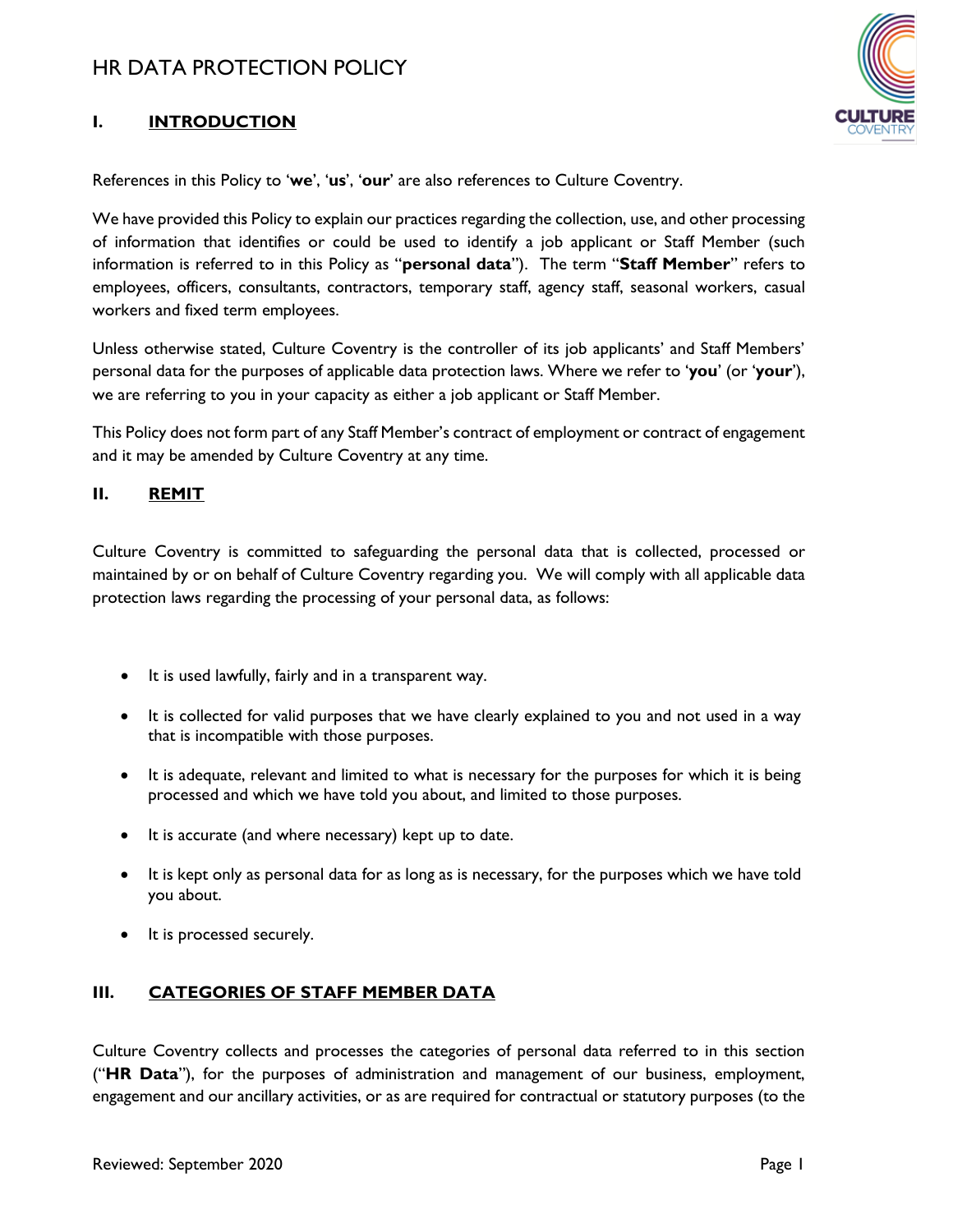

extent applicable to your application, employment or engagement). Sometimes, these activities are carried out by our third party service providers. The categories of data are:

- **General identification data:** name, contact information (including home address, personal e-mail, personal phone number, photographs and emergency contact information), driving licence, date of birth, government identification numbers, passport, citizenship/residency, personal status (marital status, dependents), next of kin, as well as other data collection required by applicable law (including your ability to work in the UK), full-time, part-time, or other status, leave of absence, and employment or engagement termination data.
- **Performance/experience/qualification information:** qualifications, evaluations and performance information, developmental planning and other management and team based assessments.
- **Background information:** education, training, and employment background, information commonly used for security screenings (including details of unspent criminal convictions), subject to the requirements of applicable law.
- **Organisation information:** work contact information, title/job function, department/location, hire date and any previous hire or service dates.
- **Compensation information:** salary/pay information, average hours worked, benefits information, annual leave and pension information.
- **Payroll information relating to a Staff Member:** tax information, bank details, financial information, deductions, time worked, leave and absence information.
- **Other information:** data specifying medical or health conditions, racial/ ethnic origin, religious/philosophical beliefs, trade union membership, disciplinary or grievance information, photographs, personal appearance/behaviour, CCTV footage, and other information obtained through electronic means, such as swipe cards, information about your use of our information and computer systems.

HR Data may be collected, either directly from job applicants or Staff Members, through their application process, activities in the course of their employment or engagement, or from third parties (including references, other or former Staff Members, former employers, business partners, subcontractors in technical, payment and delivery services, colleagues or supervisors or recruitment agencies and recruitment or networking websites, and agencies carrying out background checks, social media and other public websites), subject to the requirements of applicable law.

We will also process any other personal data that is provided by you, to the extent that there is a lawful basis for processing such personal data.

#### Failure to Provide Personal data

There will be a legal or contractual requirement for job applicants or Staff Members to provide certain personal data (for example regarding a job applicant's or Staff Member's ability to work in the UK, and to enable us to administer pay and statutory benefits to Staff Members).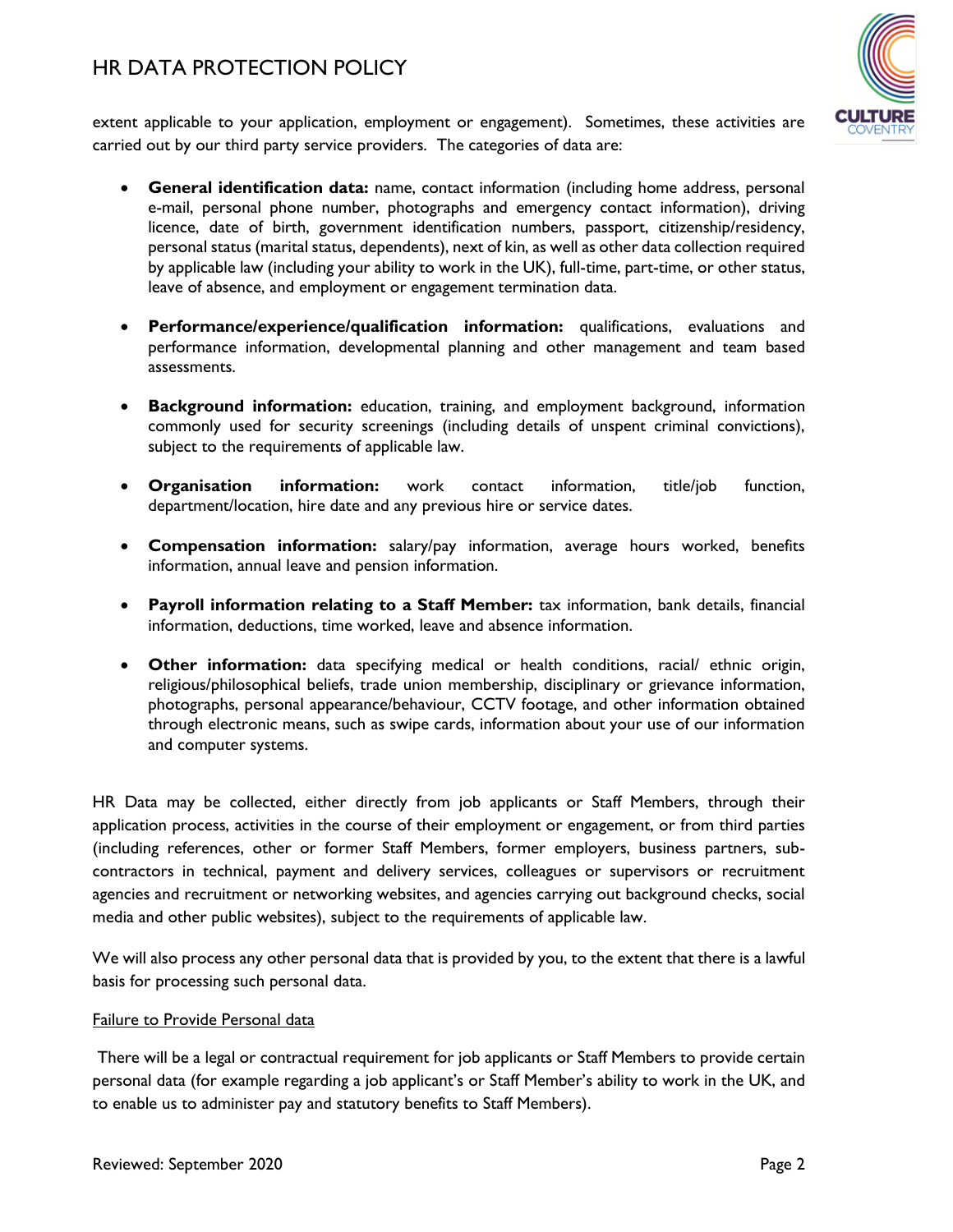

We will indicate where any personal data provision or processing is subject to you providing consent. In such circumstances, you can choose not to provide the respective consent and you will not suffer any detriment as a result. However, we will also indicate where we have other grounds upon which it is necessary to provide or process data.

It may not be mandatory for certain personal data to be provided by you (for example, the provision of equal opportunities information). If it is not mandatory to provide certain personal data then it will not affect your application, employment or engagement (as applicable to your status), and we will inform you if it is optional to provide such data.

If a job applicant/Staff Member fails to provide certain information when requested, we may not be able to proceed with the job application, or we may be unable to perform the contract we have entered into with that Staff Member (such as paying the Staff Member or providing a benefit, where we do not have the requisite information to enable us to do so), or we may be prevented from complying with our legal obligations (such as to ensure the health and safety of our Staff Members).

## <span id="page-2-0"></span>**IV. PURPOSE, USE AND DISCLOSURE**

#### **Purpose**

Culture Coventry uses and processes HR Data to the extent necessary or appropriate for the legitimate interests of the business, such as in relation to the administration and management of our business, employment, engagement and our ancillary activities, or as are required for contractual or statutory purposes. Further details in relation to such purposes are shown at Schedule 1.

#### *Special Categories of Personal Data*

Culture Coventry may use special categories of personal data, in the manner referred to in Schedule 1, as well as in the following ways (where applicable):

- information relating to Staff Members' leaves of absence, which may include sickness absence or family related leaves, to comply with employment and other laws.
- information about physical or mental health, or disability status, for the purposes of our Staff Members' health and safety in the workplace and to assess fitness to work. We will use such information to provide appropriate workplace adjustments, to monitor and manage sickness absence and to administer benefits.
- information about race or national or ethnic origin, religious or philosophical beliefs, to ensure meaningful equal opportunity monitoring and reporting.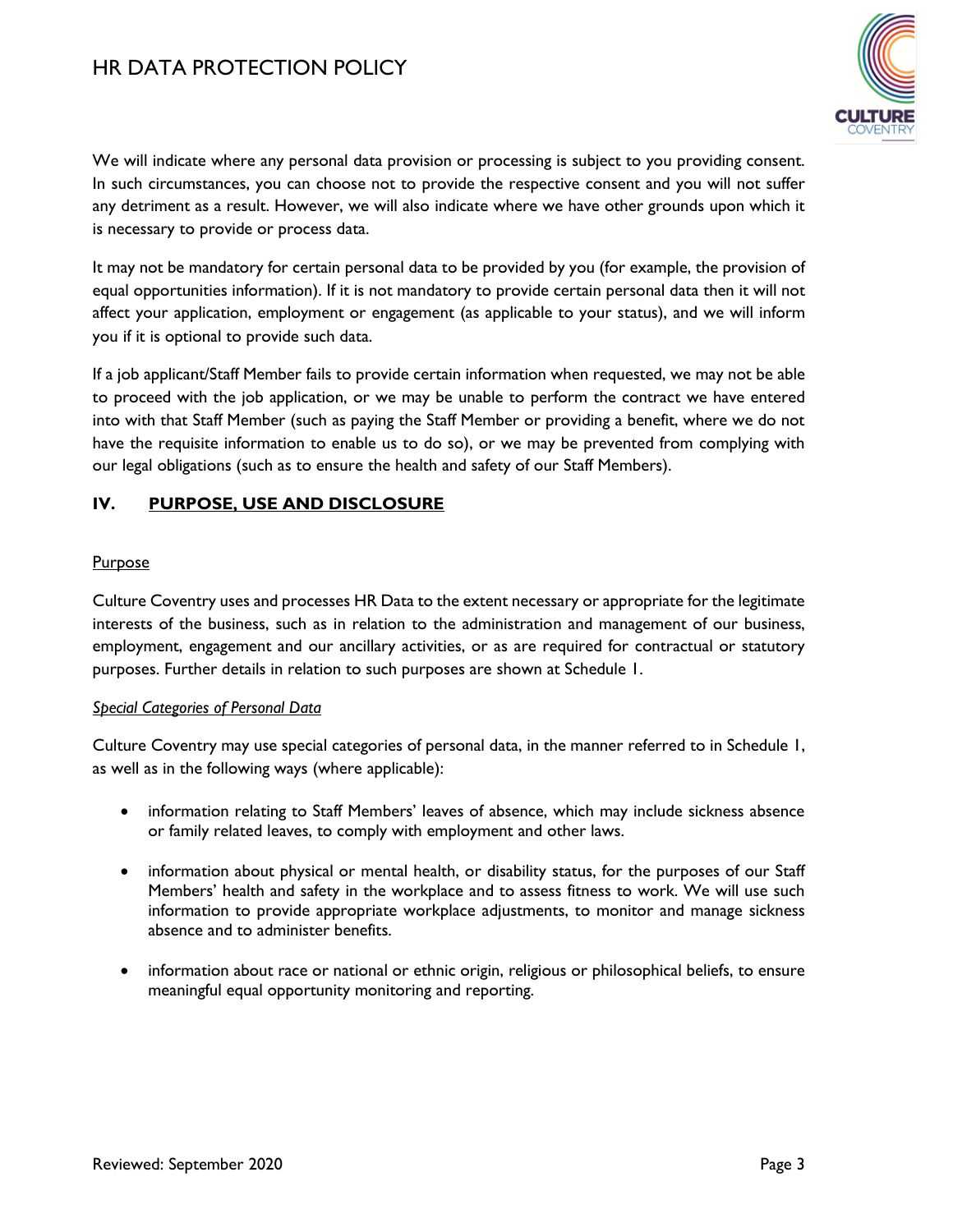

#### *Information about Criminal Convictions*

Culture Coventry will only collect information about unspent criminal convictions, when it is appropriate and lawful to do so, given the nature of your role or proposed role. Where appropriate, we will collect information about unspent criminal convictions as part of the recruitment process, or we may be notified of such information directly by you. We will process information about unspent criminal convictions and offences pursuant to our legitimate interest, to put in place appropriate measures to safeguard our job applicants or Staff Members, business, customers and any other relevant parties.

#### Section IV Purposes

(We refer to all of the above purposes referred to in this Sectio[n IV](#page-2-0), as the "**Engagement Purposes**").

#### **Disclosure**

Staff working in human resources, legal, finance and accounting, security, communications, and information technology roles, as well as certain managers (i.e. persons with assigned responsibility or managerial responsibility for the job applicant, Staff Member or groups of Staff Members) of Culture Coventry will receive access to certain of your personal data when necessary in connection with their job responsibilities.

#### Disclosure to Processors

For normal business operation purposes, we may disclose certain HR Data to service providers acting as processors in connection with benefits and payroll-related tasks for Staff Members (e.g. payroll providers and other benefit providers) for Culture Coventry's legitimate interests of fulfilling HR, benefit and payroll provision.

We may disclose HR Data to service providers for information technology and human resources support (e.g. online training programs and support services for performance evaluations and human resource management applications and for external HR and legal advice) for Culture Coventry's legitimate interests of ensuring appropriate information technology and support solutions are implemented and that specialist advice is sought and obtained for the benefit of its business.

All such service providers are bound by contract to refrain from using the HR Data which we collect from you for any purpose other than providing the respective service to Culture Coventry. Culture Coventry is responsible for its service providers' processing of the HR Data which is transferred to them, in a manner consistent with applicable data protection law.

Culture Coventry may also share certain data with external advisors (such as lawyers, accountants, and auditors) and other recipients (such as banks and insurers, your family, associates and representatives, employment and recruitment agencies, current or prospective employers, educators and examining bodies, government authorities, suppliers and service providers, debt collection and tracing agencies, financial organisations, police forces and security organisations) for Culture Coventry's legitimate interests, for the purpose of functioning or safeguarding Culture Coventry's business.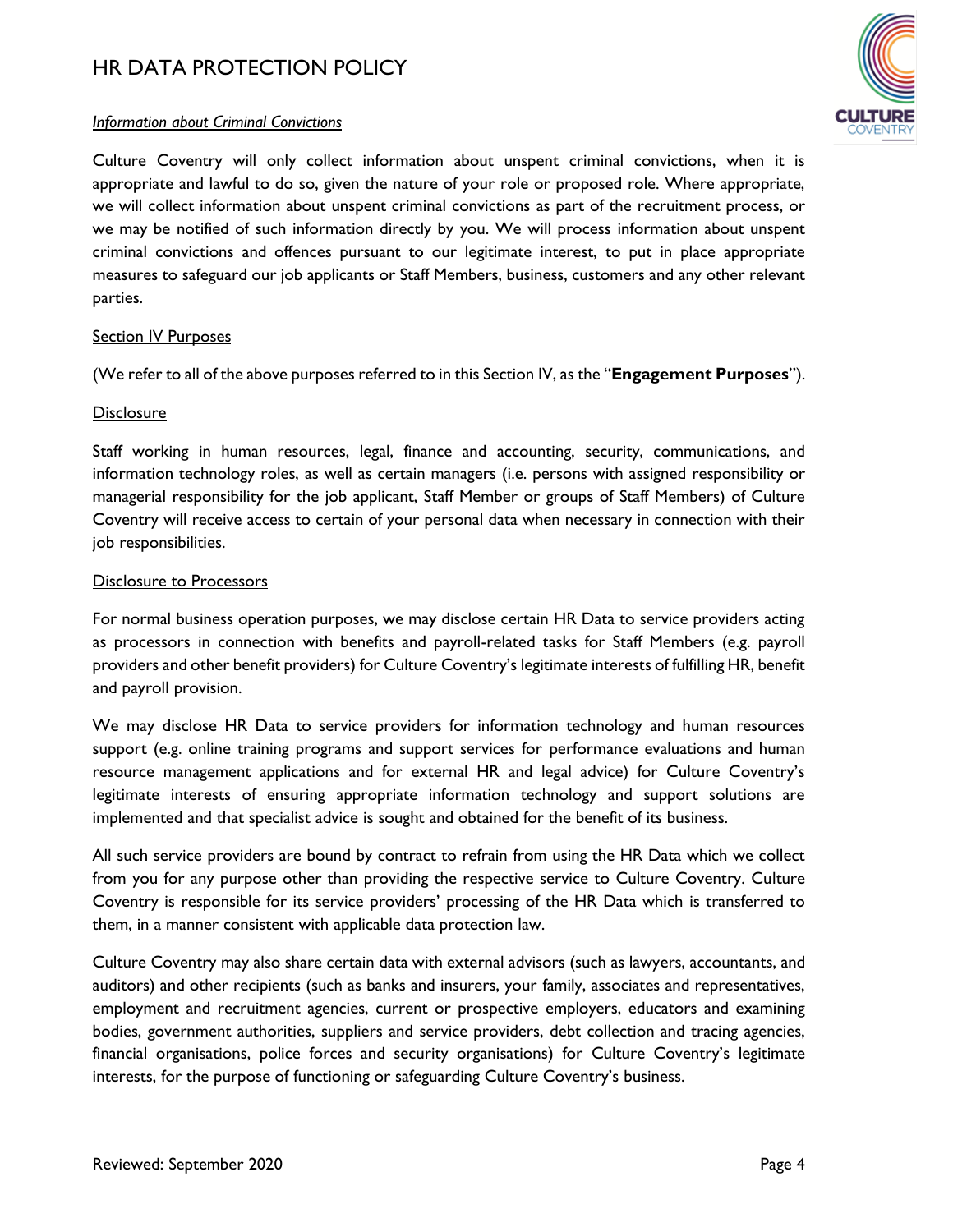

Culture Coventry will: (i) exercise appropriate due diligence in the selection of its service providers; and (ii) require that its service providers maintain adequate technical and organisational security measures to safeguard the HR Data, and process the HR Data only as instructed by Culture Coventry and only in accordance with applicable data protection law.

We may disclose or transfer HR Data for the legitimate interests of pursuing Culture Coventry's or its shareholders' interests, in connection with, or during negotiations of, any merger, acquisition, spin-off, sale of Culture Coventry or its assets, product lines or divisions, any financing or any similar transaction. Culture Coventry may also disclose HR Data for our legitimate interests, to prevent damage or harm to any of the Culture Coventry Group, any of the Culture Coventry Group's services, or any person or property; or where disclosure is required by law (including to meet national security or law enforcement requirements); or in response to lawful requests by government authorities.

#### Lawful Basis

Culture Coventry collects and processes HR Data to the extent: (i) that it has a lawful basis for processing it; and (ii) that such HR Data is relevant for Engagement Purposes. Processing of HR Data for Engagement Purposes will therefore be undertaken by us on the relevant lawful basis of:

- Consent in situations where Culture Coventry has expressly requested consent, and you have freely provided it. You may withhold consent (or withdraw it subsequently), without any detriment to you.
- Performance of a contract to which the Staff Member is a party or in order to take steps at a job applicants' or Staff Member's request prior to entering into a contract – where this is necessary for such purposes.
- Compliance with a legal obligation (i.e. of a statutory or regulatory nature) that Culture Coventry is subject to.
- Processing is necessary in order to protect your vital interests or of another person so this would apply in the event of a medical emergency where Culture Coventry has to take action.
- Processing is necessary for the purposes of the legitimate interests pursued by us or by a third party (where such interests are not overridden by your interests or fundamental rights and freedoms which require protection of personal data) – this would apply in cases where we do not use the above lawful bases, and the legitimate interest pursued by us would be: staff retention; maintaining or improving staff morale; ensuring staff are performing as required by the Culture Coventry business (and providing any support where applicable); checking or ensuring the suitability of staff to a role or task; exercising, defending, resolving or conducting claims; allowing ease of communication within Culture Coventry and the Culture Coventry Group; safeguarding the physical and mental wellbeing of our staff; or the prudent safeguarding, functioning or management of Culture Coventry's or Culture Coventry Group's business.

#### **Retaining Data**

For our record keeping purposes, we will retain personal data in accordance with applicable law, for so long as is required for the Engagement Purposes. To determine the appropriate retention period for HR Data, we consider the amount, nature, and sensitivity of the personal data, the potential risk of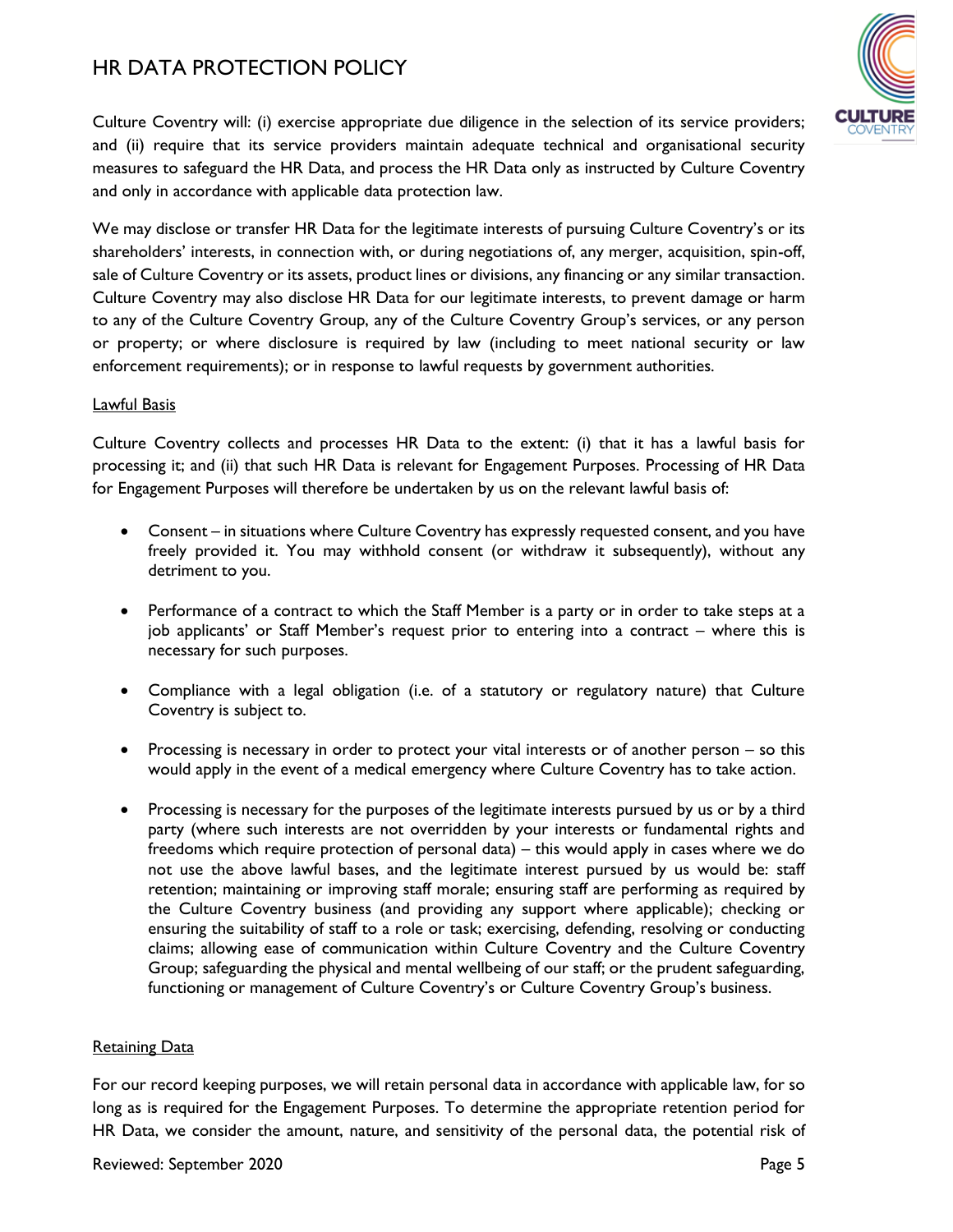

harm from unauthorised use or disclosure of HR Data, the purposes for which we process the HR Data and whether we can achieve those purposes through other means, and the applicable legal requirements.

In some circumstances we may anonymise HR Data, so that it can no longer be associated with the respective job applicant or Staff Member, in which case we may use such information without further notice to the respective job applicant or Staff Member.

Once a Staff Member is no longer engaged by us, we will retain or securely destroy the HR Data in accordance with our data retention policy or applicable laws.

Please ask the Company if you require any further information regarding retention periods.

### **V. OTHER PROCESSING**

In addition to the activities and purposes referred to above, we may also process, disclose, and transfer HR Data to governmental authorities and regulators (e.g. tax authorities), social organisations (e.g. a social benefits agency or social security organisations (e.g. pension funds)), courts and other tribunals to the extent required by applicable law.

### <span id="page-5-0"></span>**VI. RIGHTS WITH REGARD TO YOUR OWN HR DATA**

With regard to your own HR Data, you have the following rights:

right to access;

the right to rectification;

the right of erasure;

the right to restrict processing;

the right to object to processing;

the right to data portability; and

the right to withdraw consent.

You may exercise any of these rights by contacting us. Further details in respect of these rights are presented below. Under certain circumstances you have:

- **The right to access:** to receive a copy and certain details of the personal data which we process about you.
- **The right to rectification:** to have any incomplete or inaccurate personal data which we process about you, corrected.
- **The right to erasure:** to ask us to delete or remove your personal data, where there is no good reason for us continuing to process it.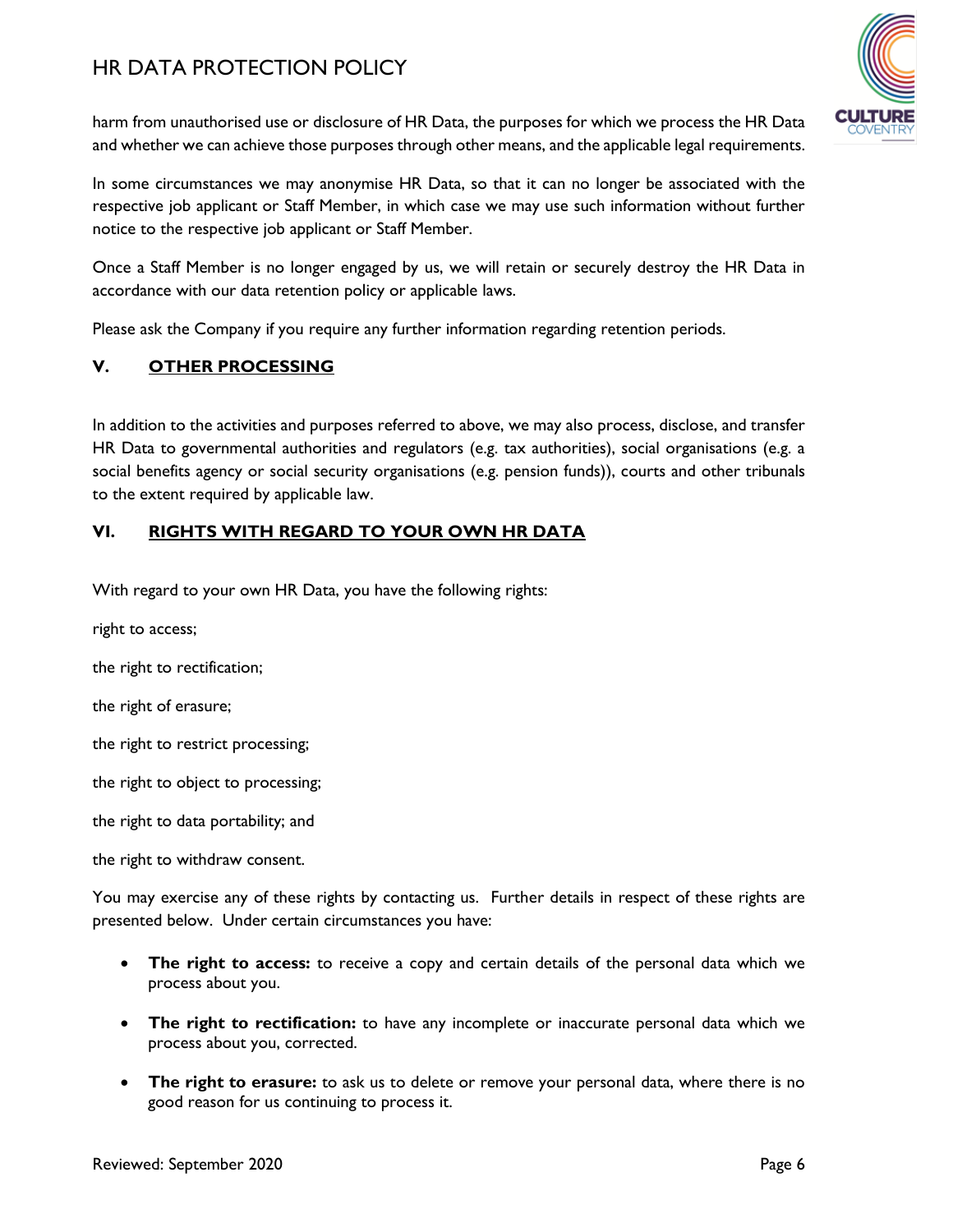

- **The right to restrict:** to ask us to suspend the processing of you personal data (e.g. if you want us to check its accuracy or the reason for processing it).
- **The right to object:** to object to processing of your personal data, where we are relying on a legitimate interest (or those of a third party), and there is something about your particular situation which makes you want to object to processing on this ground.
- **The right to data portability:** the right to obtain certain of your personal data which you have provided to us, in an electronic format.
- **The right to withdraw consent:** In the limited circumstances where you have provided your consent to the processing of your personal data for a specific purpose, you have the right to withdraw that consent for that specific processing.

The above rights are subject to any requirements or qualifications of applicable data protection laws.

We will respond to your requests in respect of the above rights within the appropriate timeframe (determined by applicable law). If the request is complex, we may extend our response time in accordance with applicable law.

### **VII. CHANGES**

You are responsible for informing us if there are any changes to, or inaccuracies in, your HR Data.

We will only use your HR Data for the purposes for which we collected it, unless we reasonably consider that we need to use it for another purpose (in which case we will let you know this, as well as the lawful basis for such processing).

We may amend this Policy at any time. If we make any changes to this Policy or the purposes for which we process your HR Data, we will notify you.

### **VIII. DATA SECURITY**

There are appropriate organisational and technical measures to safeguard your HR Data from unauthorised or unlawful processing and against accidental loss, destruction or damage. We limit access to your HR Data to those personnel who have a need to know. Our personnel and our processors will process your HR Data on our instructions and such personnel are subject to a duty of confidentiality.

We have procedures to deal with any suspected data security breach. We will notify affected job applicants or Staff Members and the supervisory authority of any personal data breach in accordance with applicable laws.

### **IX. FURTHER INFORMATION**

If you have any questions, comments or complaints about this Policy or wish to: (i) exercise any of the rights described in Section [VI](#page-5-0) above; (ii) make any other type of request in relation to the processing of your HR Data; or (iii) report a concern or complaint related to the processing of your HR Data; you should contact: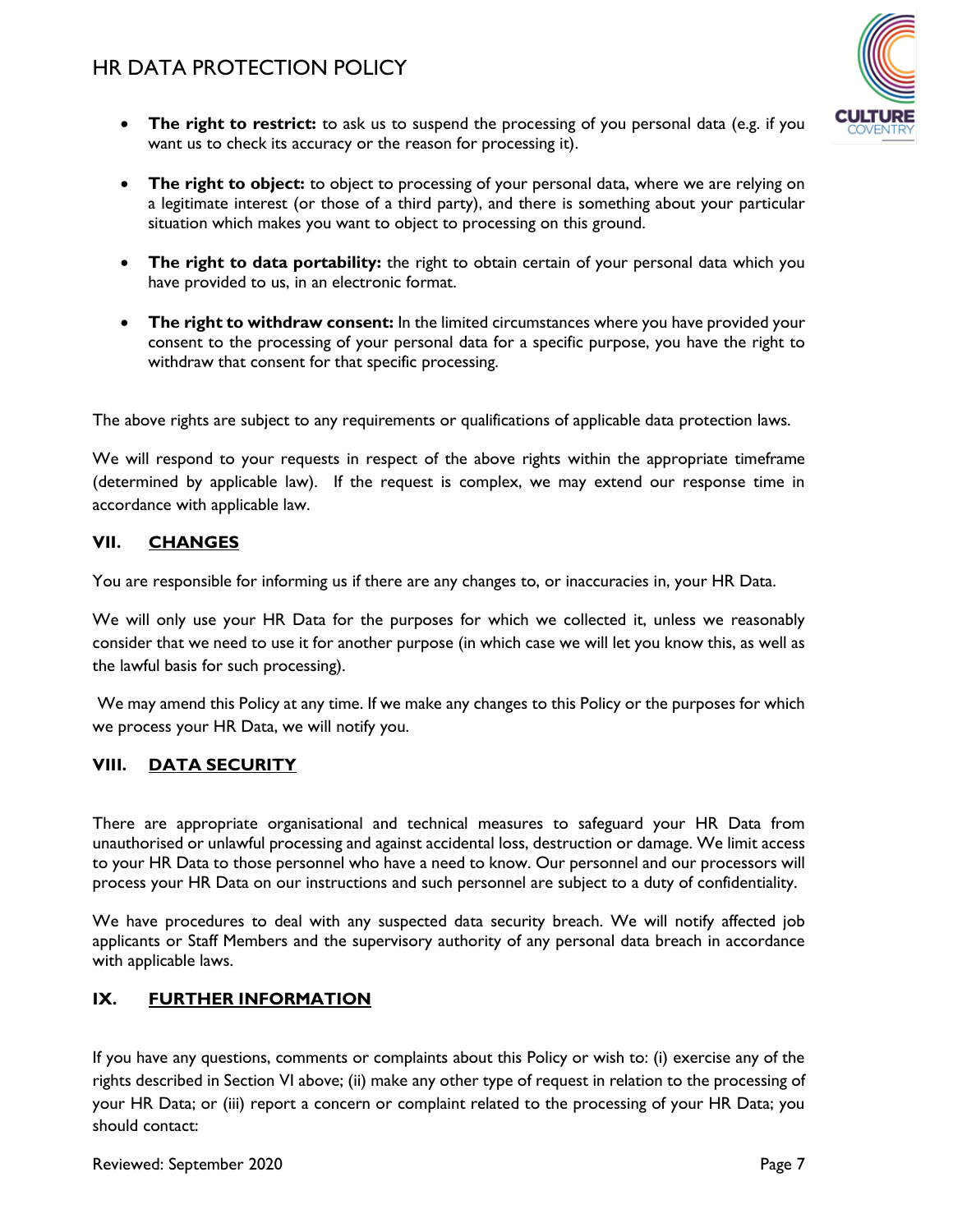

Suki Sahota, Data Protection Administrator, email: DPA@culturecoventry.com

We hope that we will be able to address any of your requests. However, you have the right to make a complaint about the processing of your personal data to the Information Commissioner's Office, Wycliffe House, Water Lane, Wilmslow, Cheshire, SK9 5AF.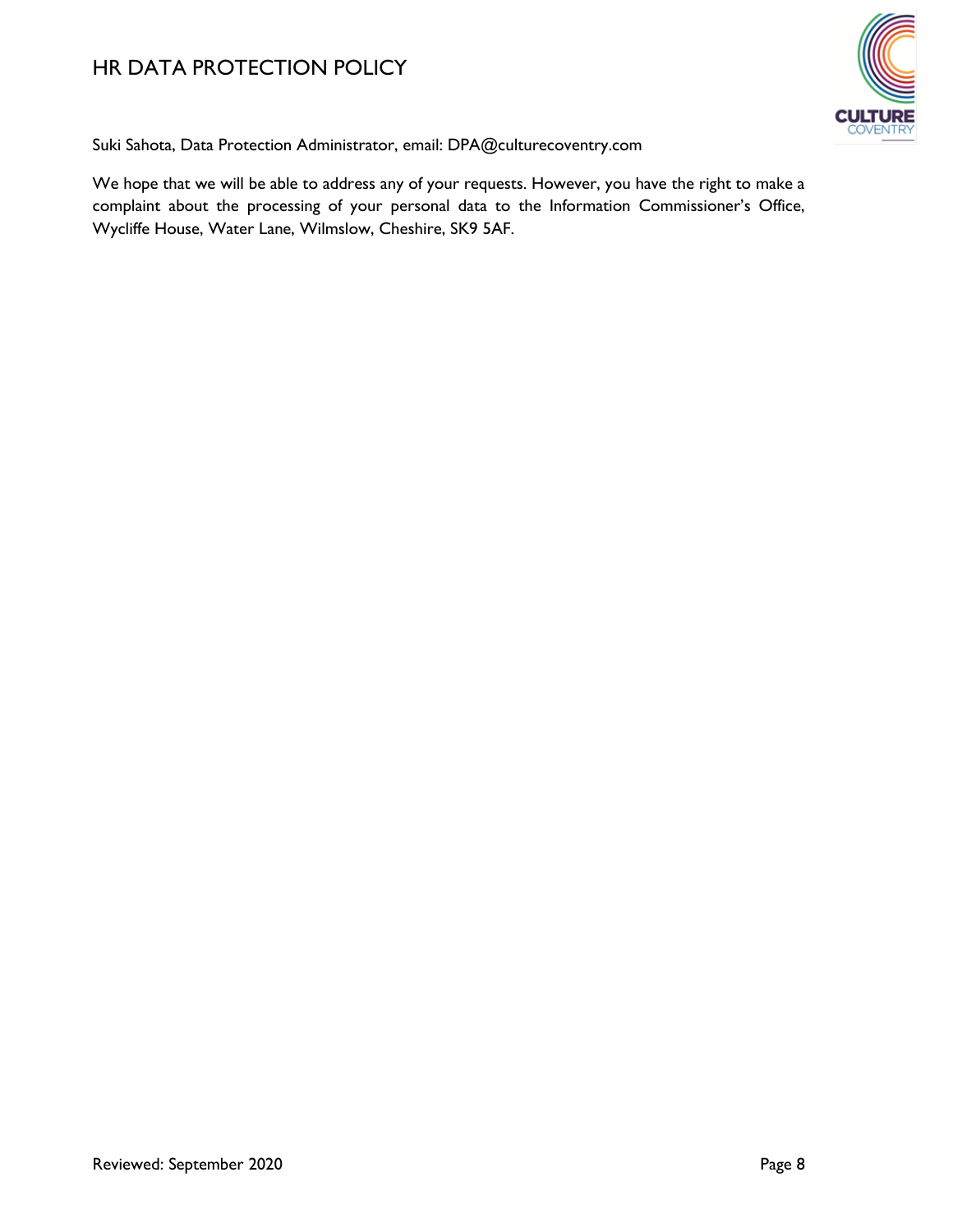## **SCHEDULE 1**



### **Personal Data Purposes**

We will process your personal data, include (as applicable to your status as a job applicant or Staff Member) for the following purposes:

- Making a decision about your recruitment or appointment.
- Making decisions about your initial or continued employment or engagement.
- Determining the terms upon which you work for us.
- Checking that you are legally entitled to work in the UK.
- Equal opportunities monitoring.
- Administering the contract we have entered into with you.
- Making decisions about salary reviews, remuneration and compensation.
- Assessing qualifications for a particular job or task, including decisions about promotions.
- Payroll processing, organisational and workforce administration and planning, finance and accounting, tax reporting, and, if you are an employee, deducting tax and National Insurance contributions.
- Providing discretionary and contractual benefits to you (including any applicable pensions, private health benefits, permanent health insurance, or other benefits programmes).
- Liaising with your pension provider.
- Conducting performance reviews, managing performance and determining performance requirements.
- Monitoring your use of our information and communications systems to ensure compliance with our IT policies.
- Checking and ensuring network, organisational and information security, including preventing unauthorised access to our organisation, computer and electronic communications systems and preventing malicious software distribution.
- Gathering evidence for possible grievances or disciplinary hearings.
- Managing sickness absence or other forms of leave (including parental, maternity and compassionate leave).
- Ascertaining your fitness to work.
- Checking and ensuring compliance with our policies and procedures, including whistleblowing.
- Education, training and development requirements.
- Dealing with legal disputes involving you, or other employees, workers and contractors, including accidents at work.
- Complying with health and safety obligations.
- Preventing fraud.
- Making arrangements for the termination of our working relationship.
- Conducting data analytics studies to review and better understand employee retention and attrition rates.

Some of the grounds for processing of HR Data will overlap.